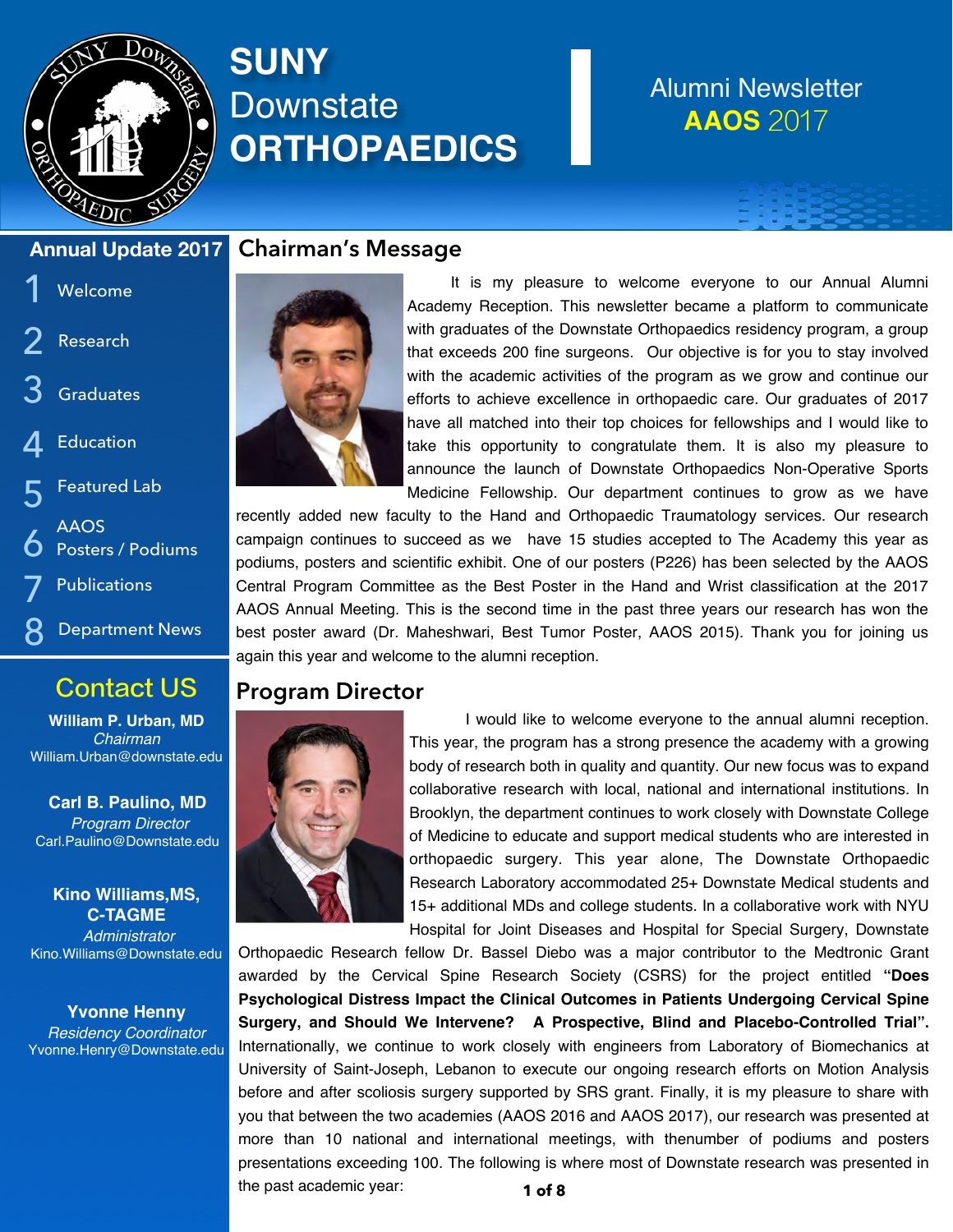### *OWENSTATE AAOS 2016 to AAOS 2017: Another Successful Year of Research* **RTHOPAEDICS**





*Downstate ORTHOPAEDICS RESEARCH* continues to reach new milestone year after year. Our research was presented at more than 10 scientific conferences this year with an unprecedented number of podiums and posters presentations. Every resident and attending has significantly contributed to this success. However, *Newsletter 2017* features **Dr. Qais Naziri, MD, MBA** (Left: PGY4) and **Dr. Aditya Maheshwari** (Right: Director, Orthopaedic Oncology and Adult Reconstructive Services) for their substantial contributions at numerous meetings.



## *Featured Research:* **Best Poster in AAOS 2017 (**Hand and Wrist Category**)**

A Radiographic Analysis of Closed Reduced Distal Radius Fractures at the Time of Union

Mulchandani, Trouw, Eldib, Ganning, Chatterjee, Kapadia, Illical, Urban Poster No. P226

Supervised by Dr. Urban (Chairman) and Dr. Illical (Director, Orthopaedic Trauma), our residents led by Dr. Mulchandani (PGY5) and Dr. Trouw (PGY5) were able to achieve the Award for Best Poster in the Hand and Wist Category.

The novel study revealed that for close reduced distal radius fractures, radiographic analysis at the time of union showed regression toward initial injury. These findings call into question the radiographic outcomes at the immediate, post-reduction phase of non-operative treatment.





**From left to right:** Drs. Mulchandani (PGY5), Trouw (PGY5), Kapadia (PGY2) and Chatterjee (PGY1)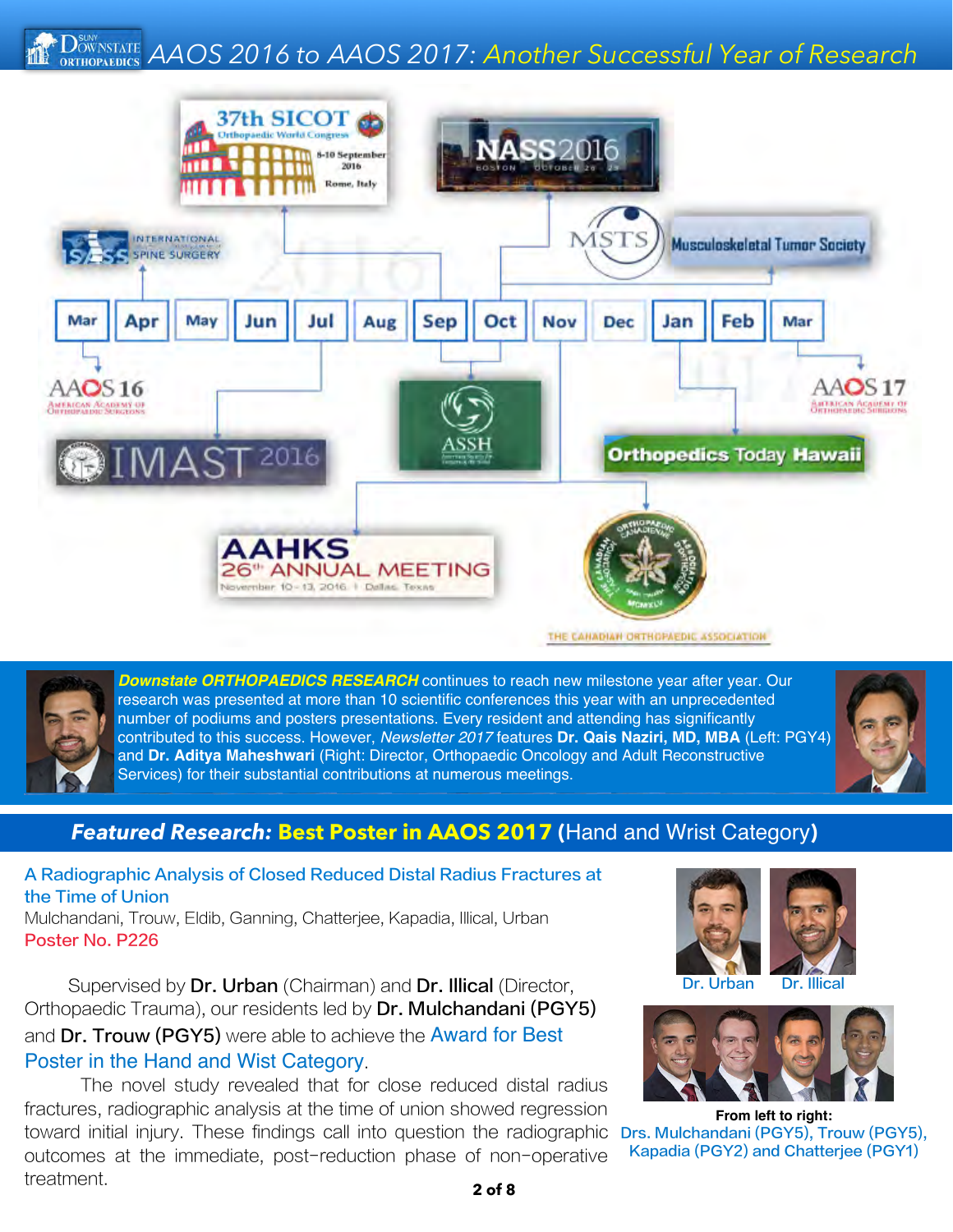



# **Orthopaedic Graduates: 2017**



**Robert Borzio, MD** Joint Recon Fellowship NYU Hospital for Joint Diseases, NY

> **Hospital for Joint Diseases** Orthopaedic Surgery



## **Sergei Pushilin, MD** Trauma Fellowship

University of Pittsburgh Medical





**Colin Copper, MD** Trauma Fellowship University of Kentucky Hospital, KY

**IIKHealthCare** 



**Allison Spitzer, MD** Pediatrics Fellowship Scottish Rite Hospital for Children, GA





**Neil Mulchandani, MD** Sports Medicine Fellowship Lenox Hill Hospital, NY





**Arie Trouw, MD** Upper Extremity Fellowship UConn Health, CT



The orthopaedic program had another fantastic fellowship match with all the chiefs matching at their top choice at top tier fellowship programs.



**Welcome to a New Faculty Member**

Dr. Niladri Basu joined our hospital in October of 2016. He was born in Manhattan and raised in Queens where he attended Stuyvesant High School. He continued his education at Stony Brook University where he studied Anthropology, Biology and Biomedical Engineering. After college, Niladri Basu worked for several years as a project manager and preformulation scientist. He decided to pursue a career in medicine, and graduated medical school from SUNY Upstate where he was elected into Alpha Omega Alpha Honor Society. Niladri then completed his orthopaedic surgery residency at SUNY Downstate Medical Center and performed the majority of training at Kings County Hospital. He then went on to complete a trauma fellowship at Virginia Commonwealth University, and was selected for an AO/ASIF Trauma fellowship which he completed in November of 2016. He is pleased to return to Kings County Hospital where he is dedicated to the care of complex polytrauma patients. Niladri Basu, MD Outside of work, Niladri has pursued his hobbies of auto mechanics and weightlifting.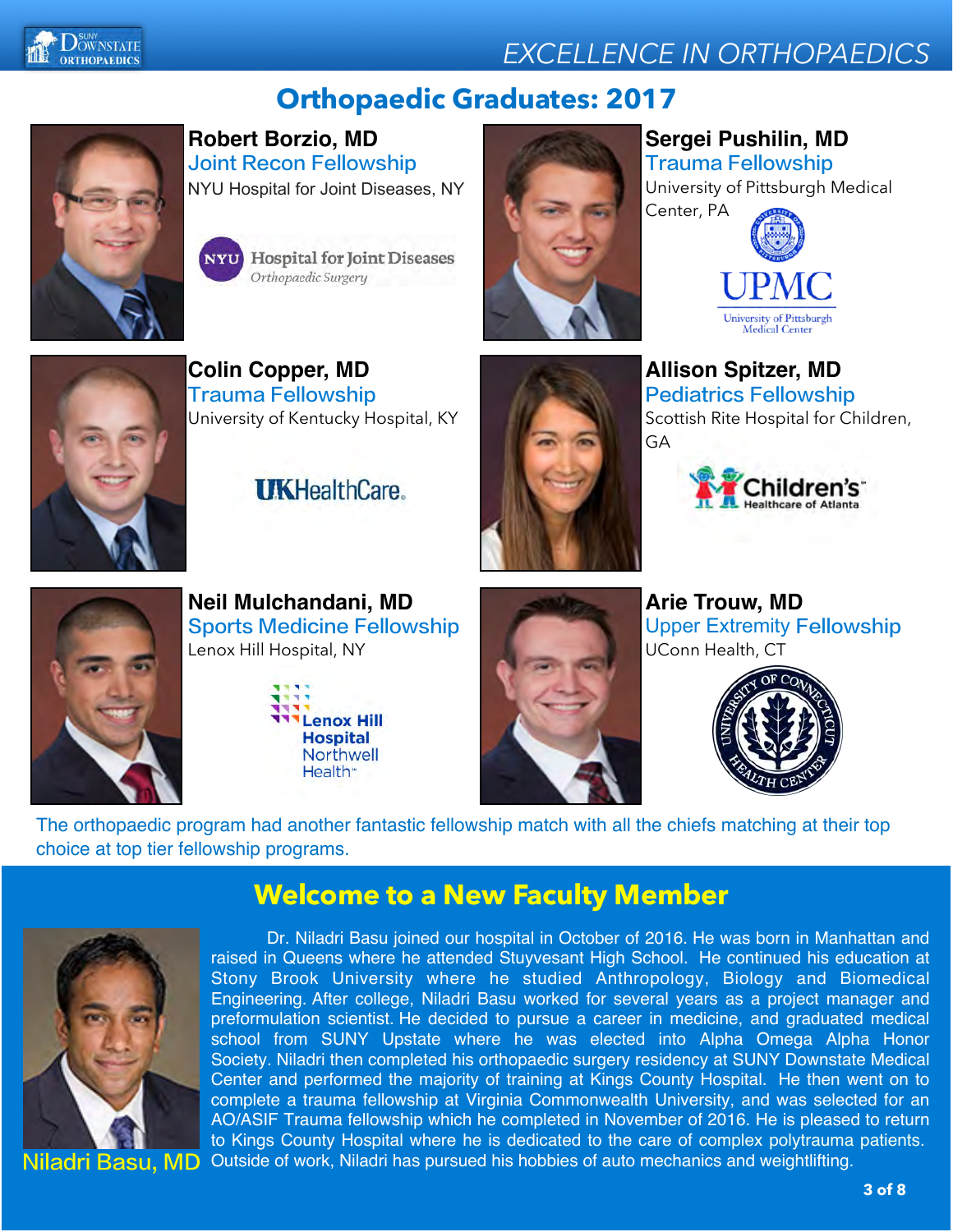

## **Brooklyn Orthopaedic Society Highlights**

At the begining of this academic year, Dr. Carl Paulino was named as the president of Brooklyn Orthopaedic Society (BOS), Dr. Emmanuel Illical is the Secretary and Dr. Bassel Diebo was assigned as Liaison of the society. BOS has four traditional meetings each year and two of them already took places in December and February. The following are the dates and distinguished speakers for this extremely successful BOS' year:



**December 1st, 2016** Frank J. Schwab, MD Chief of Spine Service Hospital for Special Surgery, New York



**February 16th, 2017** Pablo Castaneda, MD Chief of Pediatric Orthopaedics NYU Hospital for Joints Diseases, New York



**April 27th, 2017** Mark Myerson, MD Former Director of Foot and Ankle Service Mercy Medical Center, Maryland



**July, 2017** *Tentative commitment* Michael A. Mont, MD Chairman of Orthopaedics Cleveland Clinic, Cleveland

## **Residents' Didactics: Labs, Academic Lectures, and Journal Clubs**



**Spine Cadaver Lab** Dr. Carl Paulino is teaching the residents most recent spinal deformity techniques.



**Dissection Cadaver Lab** Supervised by a Chief Resident: Dr. Pancholi (PGY3) is preparing the surgical approach for the academics.





**Wound Closure Lab** Drs. Pivec (PGY3), Abraham (PGY3), Pancholi (PGY3), Bloom (PGY2), Hayden (PGY2) and Yang (PGY2).

## Special thanks to:



**> Dr. Scott Barbash** and **Dr. Danielle Casagrande** for this year's academic curriculum with their vision and organization. **> Dr. Stanley Gordon** for organizing and leading the *Journal Club* by discussing current techniques and future advancements. **> Faculty, alumni, and staff** from various Departments for their contribution. Interested in coming back to give a lecture? Email: Kino.Williams@downstate.edu or Scott.Barbash@Downstate.edu

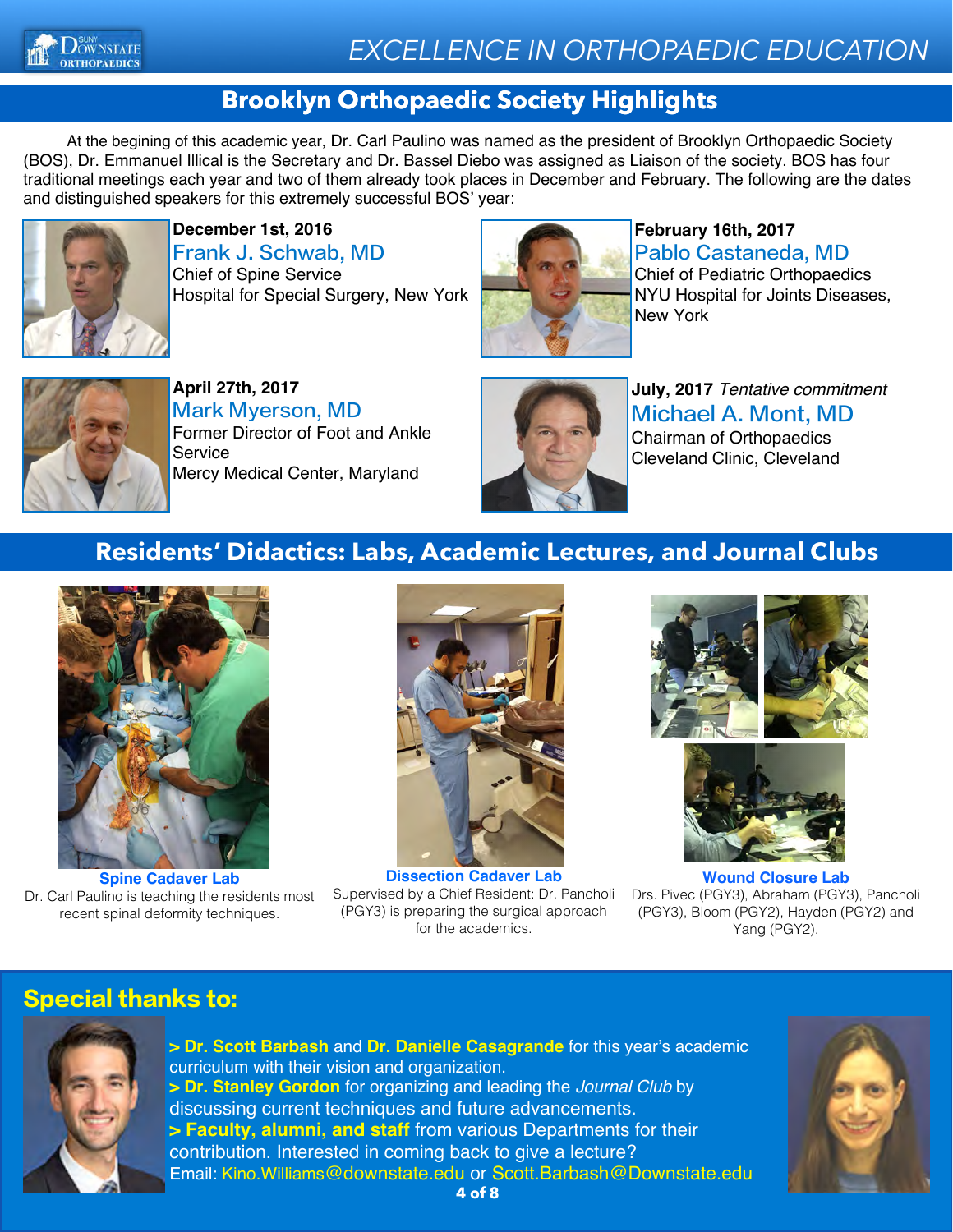

## **Human Performance Lab at Downstate ORTHOPAEDICS**

**Downstate ORTHOPAEDICS** house several laboratories vital to advancing musculoskeletal research. The Human Performance Laboratory, also known as **The Gait Lab**, is directed by **Dr. Ellen Godwin** with substantial assistance of **Westley Hayes**, **MS**. The gait lab allows for three dimensional force and motion analysis of patients with different neuromuscular or musculoskeletal disorders. Currently, several ongoing clinical studies utilize the gait lab, including one that evaluates the impact of scoliosis surgery on patients' walking patterns; directed by **Dr. Carl Paulino**, Chief of Spine Service.

#### **In the media:**

*Orthopedic This Week (OTW)*, the most widely read publication in orthopaedic industry, recently featured The Gait Lab and ongoing projects at Downstate Orthopaedics. *OTW* interviewed **Dr. Bassel Diebo**, our research fellow who briefed the Journal on the concepts and evidence based data coming out of **The Gait Lab research**.

#### **In AAOS 2017:**

The Gait Lab continues to produce high quality research that has been we have the those and the group of the control and the product and the product and the product and the product and the product and the product and the p presented at numerous scientific meeting. This year, the gait study on AIS patients is a **podium** presentation and a **scientific exhibit** at AAOS 2017. They will be presented by **Drs. Diebo**, and **Robert Pivec (PGY3)**, respectively.





Dr. Paulino Dr. Diebo Dr. Pivec

Winner of the MORE Award for Journalistic Excellence in Orthopedics



RRY Publications Orthopedic Decisions Start Here

#### Beyond The Radiograph: Improved Scollosis Treatment

If anyone is NOT static, it's children. So why rely on static technology to guide treatment decisions for their medical care? That was the reason for collaboration between several of the researchers at the Hospital for Special Surgery (HSS) and the State University of New York (SUNY) Downstate Medical Center. The team set out to get "beyond the radiograph" when it comes to caring for young scolides patients. The team, and by spine surgeons Dr. Carl Paulino and Dr. Ashian Patel, and on their behalf, Bassel Diebo, M.D. told OTW, The dece es, physicians have leaned on Xrays to plan surgical treatments and assess outcomes for their scollosis patients. We have reached the limit of the information a two-dimensional static radiograph can provide us. We now want to understand how spinal deformities palsy. Life is composed of dynamic events, all in three dimensions, and so doctors should be able to plan and valuate their treatment outcomes based on dynamic requirements."

"We conducted our dynamic testing using the gait analysis lab at SUNY Downstate. We place dozens of ref markers on our patients, as they do when making sporting video games, and then ask them to walk within a defined<br>area monitored via high speed cameras and force plates to assess their kinetic and kinematic function. For pa that met the criteria for surgical correction for their advanced scollosis we conducted our gait analysis both before and after their surgery. Our primary objective was to learn whether intraoperative de-rotational maneuvers that aim to correct the axial plane deformity of AIS (manifested by the twisted rib prominence) were effective at improving overall axial plane motion interestingly, we discovered that children with scoliosis have an abnormal gait pattern that different than that of children without this condition. The children with scollosis are limited in their thoracic/shoulder rotation... their thoracic spines are locked, and they are unable to rotate loward the side of their spinal deformity. By evaluating and correcting their preoperative axial plane dysfunction, we are working toward restoring their ability to

The fact is that the surgeries we are doing are failing short of the mark... we need to do a better job of getting these kids 'back to normal.' To that end, with the collaboration with spine service at HSS led by Drs. Frank Schwab and Virginie Latage, we are moving forward with a grant from the Scoliasis Research Society (SRS) that will enable us to determine how we can improve on surgical techniques for these children using galf analysis tech vigotor

"One issue is that with scollosis not only is the spine curved, but it is also twisted. Much of our focus the last few decades has been on connecting the spinal curvature and we have become very good at it. We now need to focus on<br>the other aspects of the spinal deformity, specifically the retational component. Galt analysis allows us to d objective way Ideally, industry will work with surgeons to develop more efficient spinal de-rotational devices. Another ue is that not every surgeon objectively assesses spinal axial rolation of every scoliosis patient; doing so would let him or her have a better understanding of their patients' deformity and thus deliver a better personalized treatment."



Resident Social Events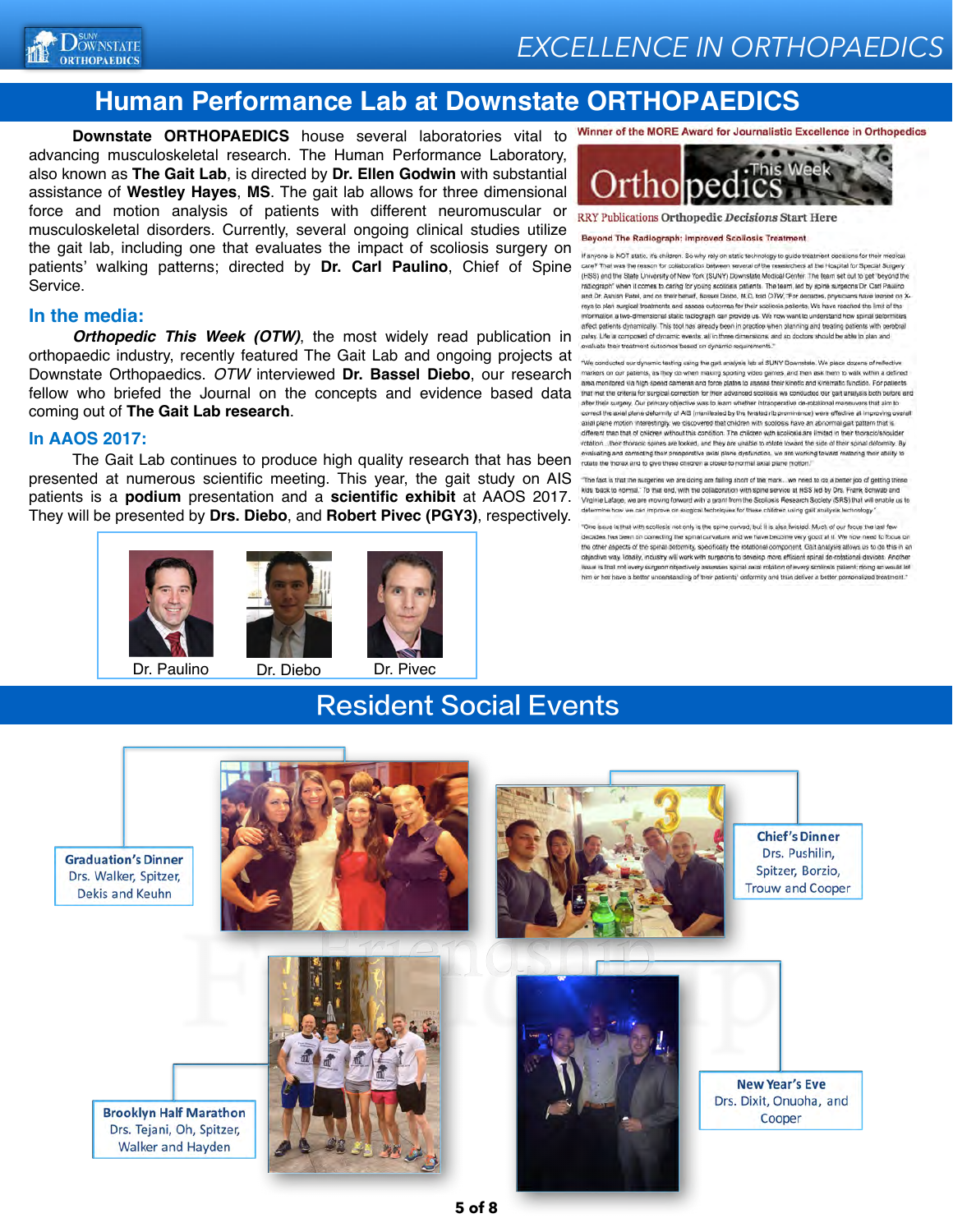# *EXCELLENCE IN ORTHOPAEDICS*



## **AAOS Podium Presentations 2017**

### Treatment of the Non-united Scaphoid: A Metaanalysis of the Last 20 Years

Jauregui, Seger, Shasti, Hayden, Stracher, Abzug Paper # 110 (Tues 11:00 AM) Room 5

### Does Depression Affect Outcomes Following Primary Total Knee Arthroplasty?

Bonutti, Elmallah, Issa, Kapadia, Mont, Naziri, Pierce, Pivec, Vashist Paper # 144 (Tues 2:30PM) Room 29

The Mortality of Periprosthetic Hip Fracture Boylan, Riesgo, Paulino, Slover, Egol, Zuckerman Paper # 165 (Tues 3:18PM) Room 6B

### Is Orthopaedic Department Teaching Status Associated with Adverse Outcomes of Primary Total Knee Arthroplasty?

Boylan, Perfetti, Naziri, Maheshwari, Paulino, Mont Paper # 227 (Wed 8:06AM) Room 6A

### Is Day of Surgery Associated with Adverse Clinical and Economic Outcomes Following Primary Total Knee Arthroplasty?

Boylan, Perfetti, Naziri, Maheshwari, Paulino, Mont Paper # 229 (Wed 8:24AM) Room 6A

### Atrial Septal Defect Increases the Risk of Postoperative Stroke Following Total Hip **Arthroplasty**

Perfetti, Chughtai, Boylan, Mistry, Elmallah, Naziri, Paulino, Maheshwari, Mont

### Paper # 407 (Wed 4:06 PM) Room 6D

Is Day of Admission Associated with Variation in Geriatric Hip Fracture Care? Boylan, Riesgo, Perfetti , Paulino Paper # 544 (Thurs 10:54AM ) Room 5

### Is Orthopaedic Department Teaching Status Associated with Adverse Outcomes of Primary Total Hip Arthroplasty?

Perfetti, Boylan, Naziri, Elmallah, Maheshwari, Paulino, Mont Paper # 587 (Thurs 1:36 PM) Room 6A

### Have Periprosthetic Hip Infection Rates Plateaued?

Perfetti, Boylan, Naziri, Elmallah, Maheshwari, Paulino, Mont Paper # 593 (Thurs 2:24 PM) Room 6A

### Moving Beyond Radiographs: Dynamic, Three-Dimension Analysis of Gait Patterns after Adolescent Idiopathic Scoliosis Realignment **Surgery**

Patel, Varghese, Diebo, Pivec, Godwin, Chatterjee, Lafage, Naziri, Paulino Paper # 684 (Thurs 5:00 PM) Room 7

### Short-term Outcomes of Total Hip Arthroplasty: Osteoarthritis Versus Osteonecrosis

Perfetti, Boylan, Naziri, Chughtai, Elmallah, Paulino, Maheshwari, Mont

Paper # 905 (Fri 5:42 PM) Room 29

## **AAOS Spine Scientific Exhibit SE5 2017**

Utilizing Motion Analysis to Assess Function Following Surgical Correction of Adolescent Idiopathic Scoliosis Pivec R, Patel A, Godwin E, Paulino C

Motion analysis may represent a new direction for assessing outcomes of AIS surgery and may be of great value for reporting more relevant detail on functional outcomes than with radiographs alone.

## **AAOS Poster 2017**

### The Mortality of Periprosthetic Infection Boylan, Iorio, Paulino, Riesgo, Schwarzkopf Poster No. P056

A Radiographic Analysis of Closed Reduced Distal Radius Fractures at the Time of Union Mulchandani, Trouw, Eldib, Ganning, Chatterjee, Kapadia, Illical, Urban Best Poster in the Hand and Wrist Category

## **6** Poster No. P226 **6 of 8**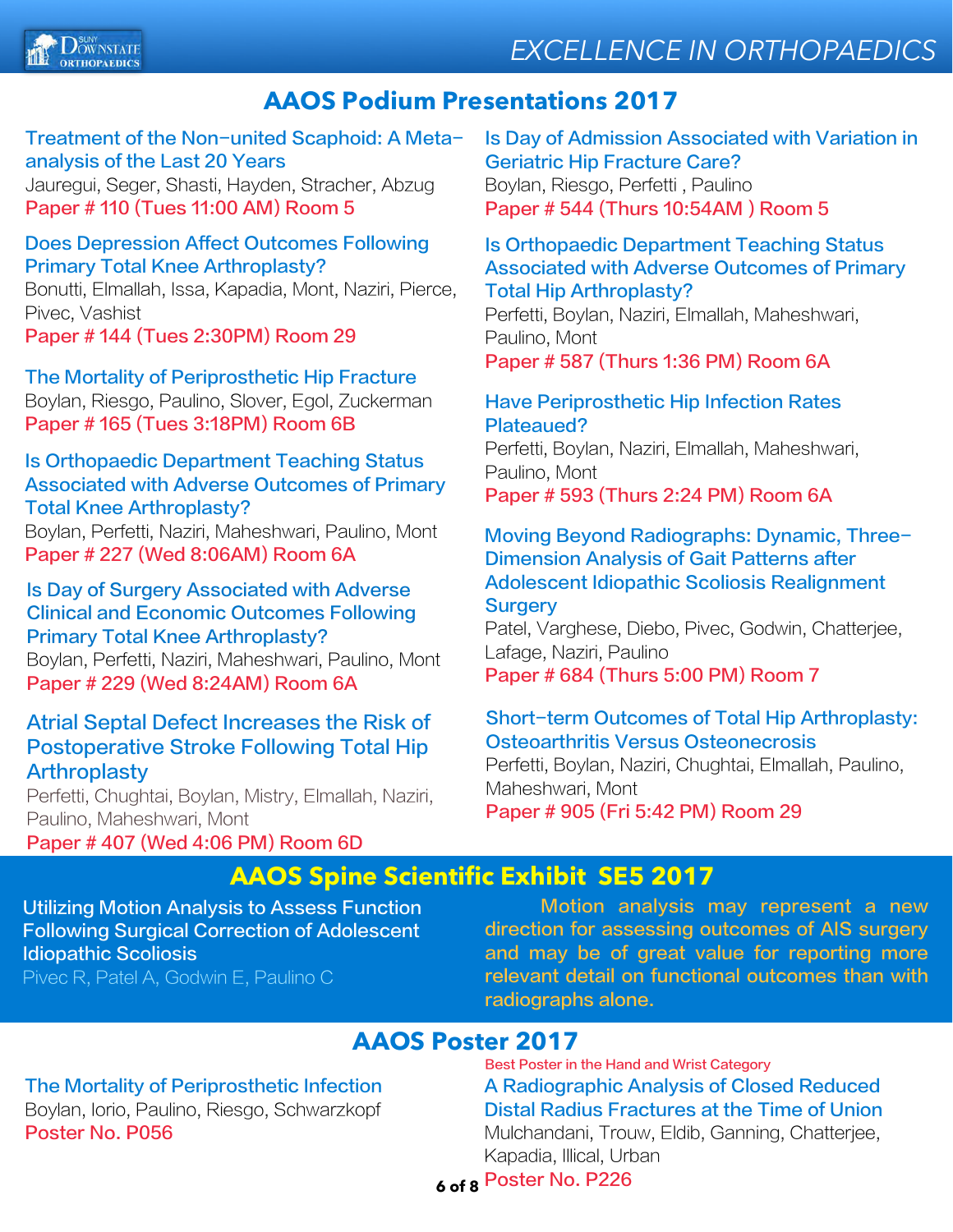

## **Featured - Peer Reviewed Publications 2016 - 2017**

## 2017

**Role of Ethnicity in Alignment Compensation: Propensity Matched Analysis of Differential Compensatory Mechanism Recruitment Patterns for Sagittal Malalignment in 288 ASD Patients From Japan, Korea, and United States.**

Diebo BG, Gammal I, Ha Y, Yoon SH, Chang JW, Kim B, Matsumoto M, Yamato Y, Takeuchi D, Hosogane N, Yagi M, Taneichi H, Schwab F, Lafage V, Ames C; International Spine Study Group (ISSG).. Spine (Phila Pa 1976). 2017 Feb 15;42(4). PMID: 28207663

### **Novel Index to Quantify the Risk of Surgery in the Setting of Adult Spinal Deformity: A Study on 10,912 Patients From the Nationwide Inpatient Sample.**

Diebo BG, Jalai CM, Challier V, Marascalchi BJ, Horn SR, Poorman GW, Bono OJ, Cherkalin D, Worley N, Oh J, Naziri Q, Spitzer A, Radcliff K, Patel A, Lafage V, Paulino CB, Passias PG. Clin Spine Surg. 2017 Feb 6. PMID: 28169941

### **Venous Thromboembolic Disease in Revision vs Primary Total Knee Arthroplasty.**

Boylan MR, Perfetti DC, Kapadia BH, Delanois RE, Paulino CB, Mont MA. J Arthroplasty. 2017 Jan 11. PMID: 28209273

#### **A biomechanical analysis of tibial ACL reconstruction with graft length mismatch.**

Gaines EB, Lau D, Naziri Q, Hayes W, Jauregui JJ, Kapadia BH, Urban WP, Zikria BA. J Orthop Surg (Hong Kong). 2017 Jan 25. PMID: 28211291

### 2016

### **Prostaglandin E1 Treatment for Lumbar Spinal Canal Stenosis: Review of the Literature.**

Yoshihara H. Pain Pract. 2016 Feb;16(2):245-56 PMID:

### **Down Syndrome Increases the Risk of Short-Term Complications After Total Hip Arthroplasty.**

Boylan MR, Kapadia BH, Issa K, Perfetti DC, Maheshwari AV, Mont MA. J Arthroplasty. 2016 Feb;31(2):368-72. PMID: 26482683

**Does Chronic Corticosteroid Use Increase Risks of Readmission, Thromboembolism, and Revision After THA?** Boylan MR, Perfetti DC, Elmallah RK, Krebs VE, Paulino CB, Mont MA. Clin Orthop Relat Res. 2016 Mar;474(3):744-51. PMID: 26552804

#### **Revision Surgery for "Real" Recurrent Lumbar Disk Herniation: A Systematic Review.**

Yoshihara H, Chatterjee D, Paulino CB, Errico TJ. Clin Spine Surg. 2016 Apr 3 PMID: 27002374

### **Strength of Syndesmosis Fixation: Two TightRope versus One TightRope with Plate-and-Screw Construct.**

Tsai J, Pivec R, Jauregui JJ, Hayes WT, McLeold M, Naziri Q, Kapadia BH, Saha S, Uribe JA. J Long Term Eff Med Implants. 2016;26(2):161-165. PMID: 28094740

#### **Does Preadmission Cutaneous Chlorhexidine Preparation Reduce Surgical Site Infections After Total Knee Arthroplasty?**

Kapadia BH, Zhou PL, Jauregui JJ, Mont MA. Clin Orthop Relat Res. 2016 Jul 7. PMID: 26956247

**Does Hemophilia Increase the Risk of Postoperative Blood Transfusion After Lower Extremity Total Joint Arthroplasty?** Kapadia BH, Boylan MR, Elmallah RK, Krebs VE, Paulino CB, Mont MA. J Arthroplasty. 2016 Jul 7 PMID: 26869059

### **Spine Injuries in Child Abuse.**

Jauregui JJ, Perfetti DC, Cautela FS, Frumberg DB, Naziri Q, Paulino CB. J Pediatr Orthop. 2016 Sep 22.

#### **Total Shoulder Arthroplasty Demographics, Incidence, and Complications-A Nationwide Inpatient Sample Database Study.**

Issa K, Pierce CM, Pierce TP, Boylan MR, Zikria BA, Naziri Q, Festa A, McInerney VK, Scillia AJ. Surg Technol Int. 2016 Oct 26. PMID: 27608744

### **Prosthetic hip infection with Edwardsiella tarda in sickle cell beta thalassemia disease: A case report.**

Frumberg DB, Epstein SE, Jauregui JJ, Pivec R, Maheshwari AV. J Clin Orthop Trauma. 2016 Oct-Dec 7.(Suppl 1):130-133. PMID: 28018092

#### **Progression of bisphosphonate-associated impending atypical femoral fracture despite prophylactic cephalomedullary nailing: A case report and review of literature.**

Maheshwari AV, Yarmis SJ, Tsai J, Jauregui JJ. J Clin Orthop Trauma. 2016 Oct-Dec;7(Suppl 1):92-98. PMID: 28018083

#### **National trends and in-hospital outcomes in patients with rheumatoid arthritis undergoing elective atlantoaxial spinal fusion surgery.**

Yoshihara H, Yoneoka D, Margalit A. Clin Exp Rheumatol. 2016 Nov-Dec PMID: 27464243

#### **Prosthetic Dislocation and Revision After Primary Total Hip Arthroplasty in Lumbar Fusion Patients: A Propensity Score Matched-Pair Analysis.**

Perfetti DC, Schwarzkopf R, Buckland AJ, Paulino CB, Vigdorchik JM. J Arthroplasty. 2016 Nov 23. PMID: 27998660

#### **Relationship Between Ulnar Variance, Cortical Bone Density, and Load to Failure in the Distal Radius at the Typical Site of Fracture Initiation.**

Casagrande DJ, Morris RP, Carayannopoulos NL, Buford WL. J Hand Surg Am. 2016 Dec 4. PMID: 27707565

### **Does the saline load test still have a role in the orthopaedic world? A systematic review of the literature.**

Browning BB, Ventimiglia AV, Dixit A, Illical E, Urban WP, Jauregui JJ. Acta Orthop Traumatol Turc. 2016 Dec;50(6):597-600. PMID: 27979366